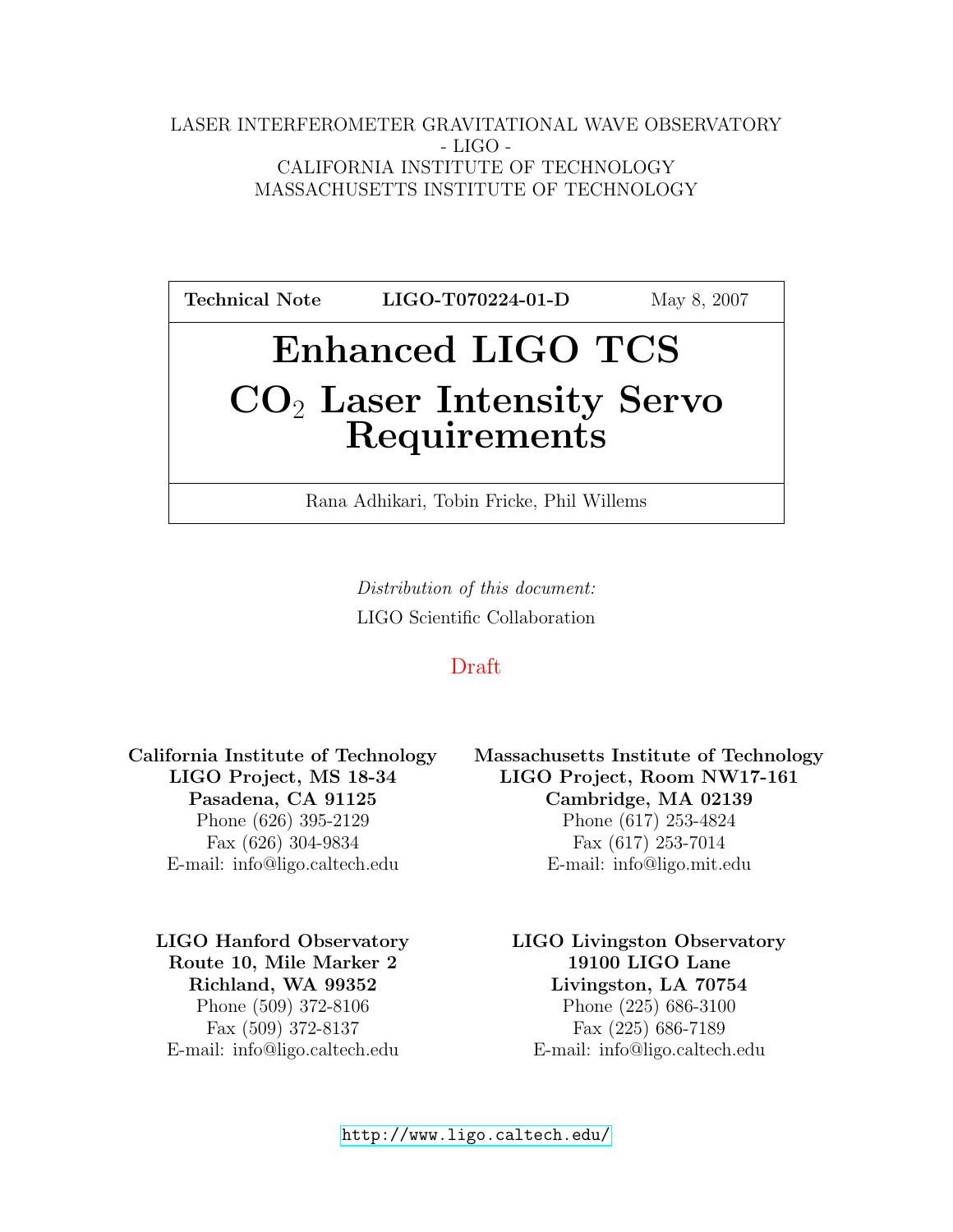

<span id="page-1-0"></span>Figure 1: Block diagram of the intensity stabilization servo

# 1 Introduction

Enhanced LIGO's [\[2\]](#page-11-0) increased laser power is expected to entail a requirement for increased power [\[8\]](#page-11-1) from the thermal compensation system (TCS, [\[4\]](#page-11-2)). At this increased TCS power, thermoacoustic noise from the  $CO<sub>2</sub>$  laser is expected to become significant unless measures are taken to stabilize the intensity of  $CO<sub>2</sub>$  lasers used for TCS. This document describes requirements for an intensity stabilization servo designed to reduce the thermoacoustic noise to an acceptable level.

The servo operates by dumping excess power via an acousto-optic modulator (AOM). A pick-off of the main  $CO<sub>2</sub>$  laser beam (having already passed through the AOM) is directed to a photodiode which provides a measurement of the current intensity of the light. This signal is amplified and filtered and fed back to the AOM.

A block diagram of this scheme is shown in figure [1;](#page-1-0) the proposed optical table layout is shown in figure [2.](#page-2-0)

### 1.1 Estimated TCS power requirement for Enhanced LIGO

The required TCS power may be computed from:

• The absorption of the ITM optics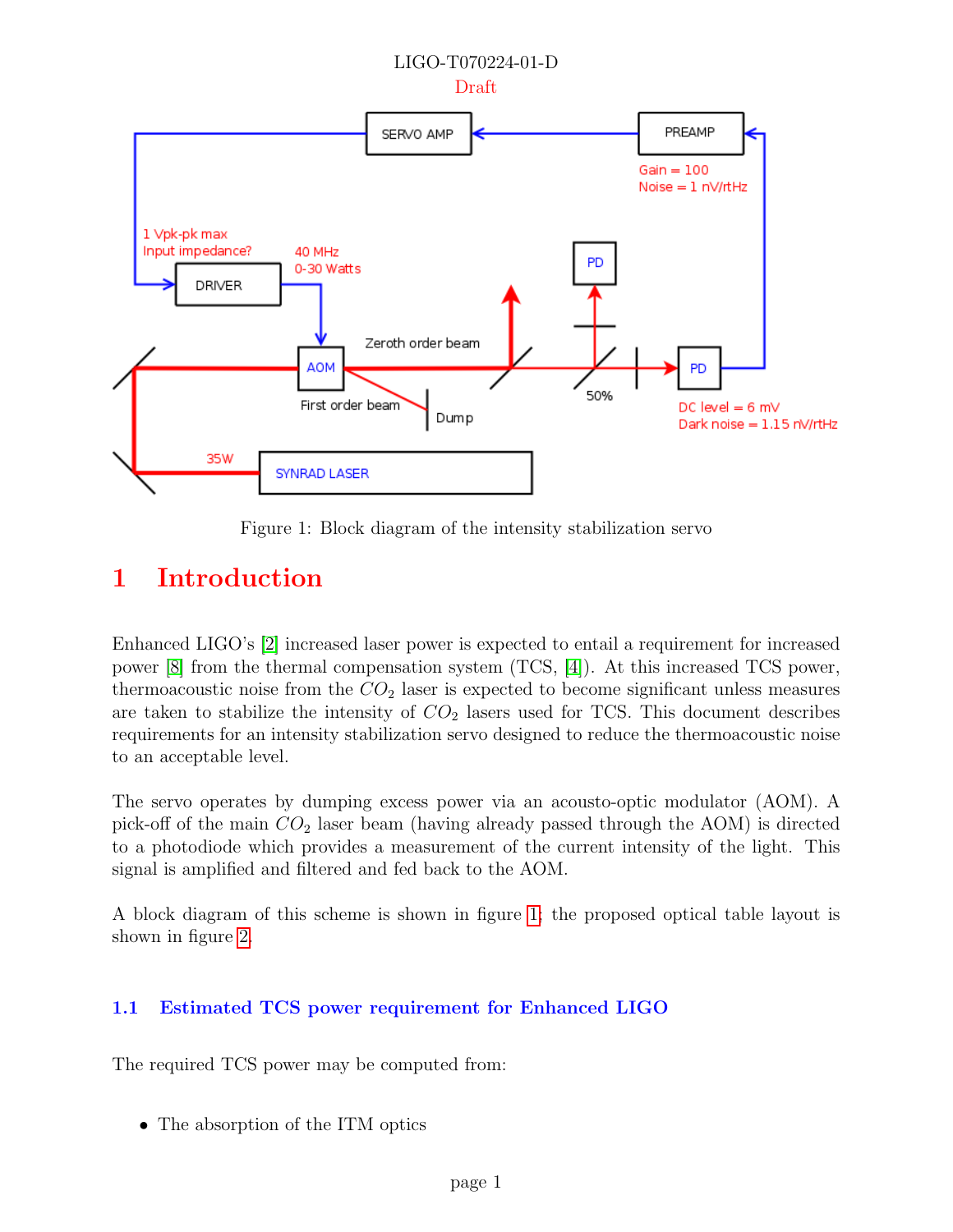#### LIGO-T070224-01-D Draft



<span id="page-2-0"></span>Figure 2: Table layout

- The power in the cavity
- Annular versus central heating factor. (Approximately 11 watts of annular  $CO<sub>2</sub>$  power is needed to compensate for every watt absorbed centrally in the substrate.)

The absorption of the test masses has been measured by tracking the frequencies of thermal resonances, as described in [\[8\]](#page-11-1) and excerpted in Figure [3.](#page-3-0) These measurements give an estimated absorption of  $7 \pm 5$  ppm for all optics. (These measurements will be repeated using an improved technique during the S5 post-run investigations period.

The circulating power in initial LIGO's final science run was 25 kW for H1 and 17 kW for L1 [\[5\]](#page-11-3). Multiplying these by 4, we find approximately 100 kW and 68 kW for the stored power in H1 and L1, respectively, during Enhanced LIGO.

| <b>IFO</b> | Optic       | YAG absorption | Cavity power      | Absorbed power   | Annular power req.        |
|------------|-------------|----------------|-------------------|------------------|---------------------------|
| H1         | <b>ITMX</b> | $7 \pm 5$ ppm  | $100$ kW          | $700 \pm 500$ mW | $7.7 \pm 5.5$ W annular   |
| H1         | <b>ITMY</b> |                | $100 \text{ kW}$  |                  |                           |
| H1         | <b>ETMX</b> |                | $100~\mathrm{kW}$ |                  | N/A                       |
| H1         | <b>ETMY</b> |                | $100~\mathrm{kW}$ |                  | N/A                       |
| L1         | <b>ITMX</b> |                | 68 kW             | $476 \pm 340$ mW | $5.23 \pm 3.74$ W annular |
| L1         | <b>ITMY</b> |                | 68 kW             |                  |                           |
| L1         | <b>ETMX</b> |                | 68 kW             |                  | N/A                       |
| L1         | <b>ETMY</b> |                | 68 kW             |                  | N/A                       |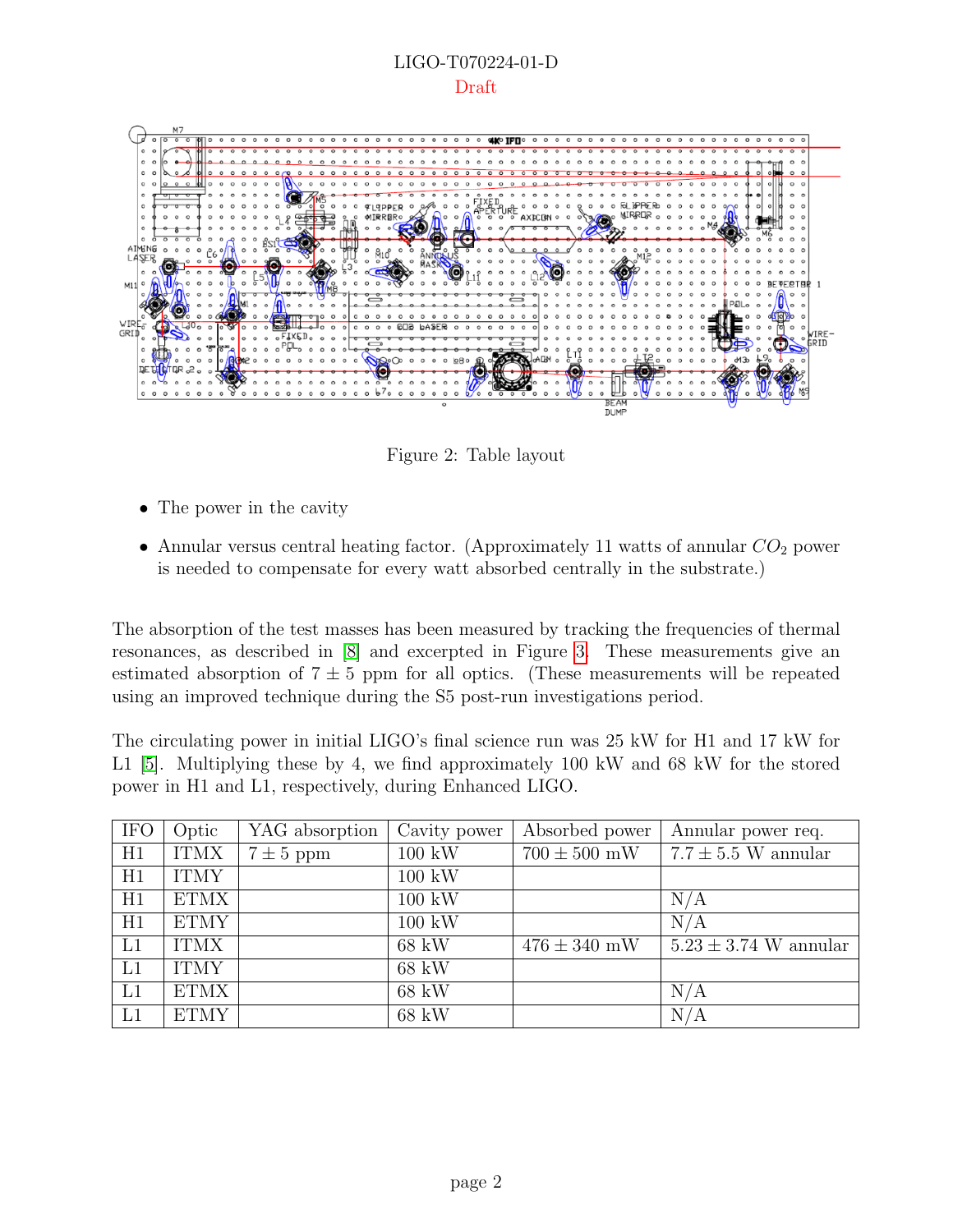



<span id="page-3-0"></span>Figure 3: Results of absorption measurements using thermal line tracking (from [\[8\]](#page-11-1)). The triangles represent measurements of absorption; the empty squares are control measurements which should be consistent with zero.

#### 1.2 TCS laser intensity noise requirements

The coupling of TCS laser noise to displacement noise (see equations 2.45 and 2.46 in [\[3\]](#page-11-4)) in the interferometer due to the thermoelastic effect is given by

$$
n(f) = \frac{\alpha P}{f} RIN \tag{1}
$$

where  $P$  is the average TCS power (in watts) absorbed in the optic,  $f$  is the frequency of interest,  $RIN$  is the relative intensity noise (in  $1/\text{sqrt}[Hz]$ ) of the TCS laser, and where

$$
\alpha = \begin{cases} 1.5 \times 10^{-11} m \ Hz/W & \text{central heating} \\ 2.1 \times 10^{-12} m \ Hz/W & \text{annular heating} \end{cases}
$$
 (2)

These relations can be used to turn the Enhanced reference noise curve [\[1\]](#page-11-5) into a requirement on the relative intensity noise of the TCS lasers. Figure  $4(A)$  shows the maximum TCS RIN allowed, assuming 7.7 watts of  $CO<sub>2</sub>$  power applied annularly, subject to the criterion that the thermoelastic noise must be less than one-tenth the Enhanced LIGO reference noise curve. Conversely, the expected noise contribution of TCS due to the thermoelastic effect is shown Figure [4\(](#page-4-0)B), again assuming 7.7 watts  $CO<sub>2</sub>$  power applied annularly.

As seen in the figure, the requirement on TCS laser RIN is most stringent in the band  $40 - 300$ Hz, in which the TCS laser RIN must be below  $8 \times 10^{-8}$  Hz<sup>-1/2</sup>.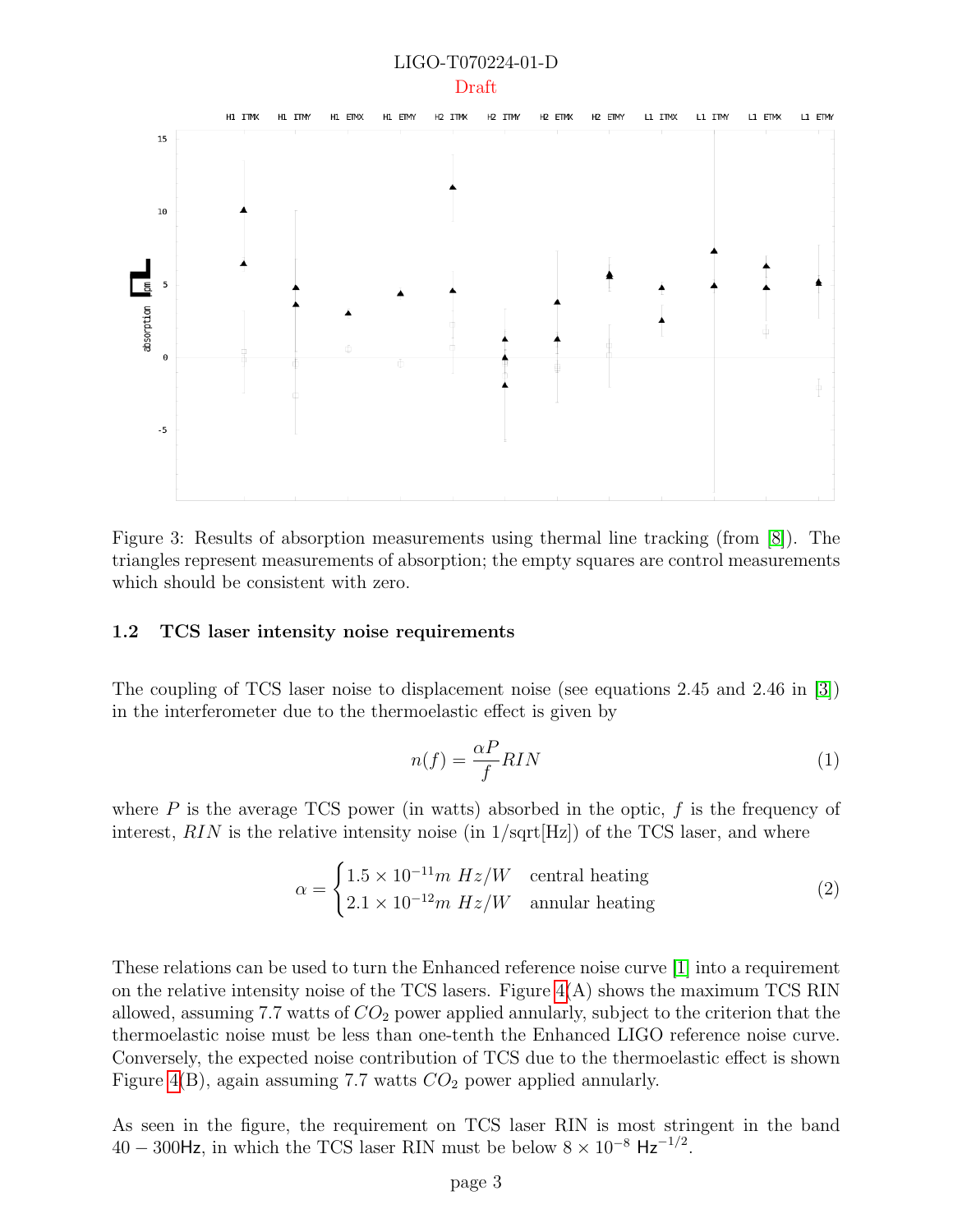

<span id="page-4-0"></span>Figure 4: (A) S6 noise goal with TCS thermoelastic noise superimposed; (B) Same data as in (a) but in units of RIN.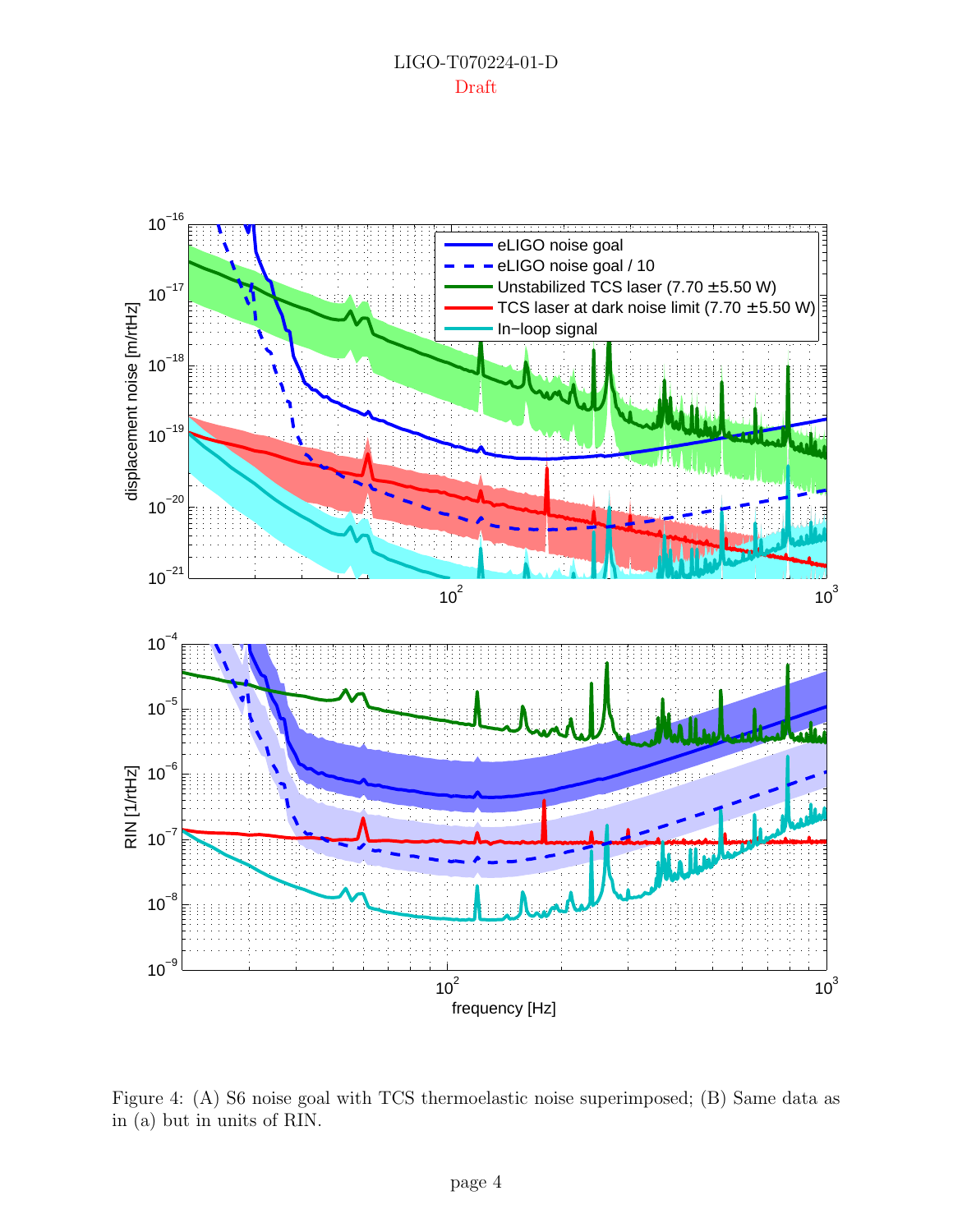#### LIGO-T070224-01-D Draft



<span id="page-5-0"></span>Figure 5: RIN of unstabilized laser

# 2 Components

| AOM                      | IntraAction                       | $AGM - 406B1$ |
|--------------------------|-----------------------------------|---------------|
| AOM Driver   IntraAction |                                   | $GE - 4030$   |
| Laser                    | Synrad                            | $148 - 2W$    |
| PD.                      | Boston Electronics / VIGO         | $PVM - 10.6$  |
| Preamp                   | "Rai's Low Noise Pre-Amp" D060205 |               |

#### 2.1 Laser

The laser currently under investigation is the Synrad J48-2W, which produces 35 watts of  $10.6\mu$ m radiation. The measured intensity noise of this laser without any intensity stabilization is shown in Figure [5.](#page-5-0)

#### 2.2 Photodiode

The photodiode in use is a HgCdTe diode selected by Rai Weiss[\[7\]](#page-11-6), manufactured by [VIGO](http://www.vigo.com.pl/) [System S.A.](http://www.vigo.com.pl/) in Warsaw, Poland and purchased through Boston Electronics. At saturation, the diode is expected to have a DC signal of approximately 10 mV. (The dark noise curve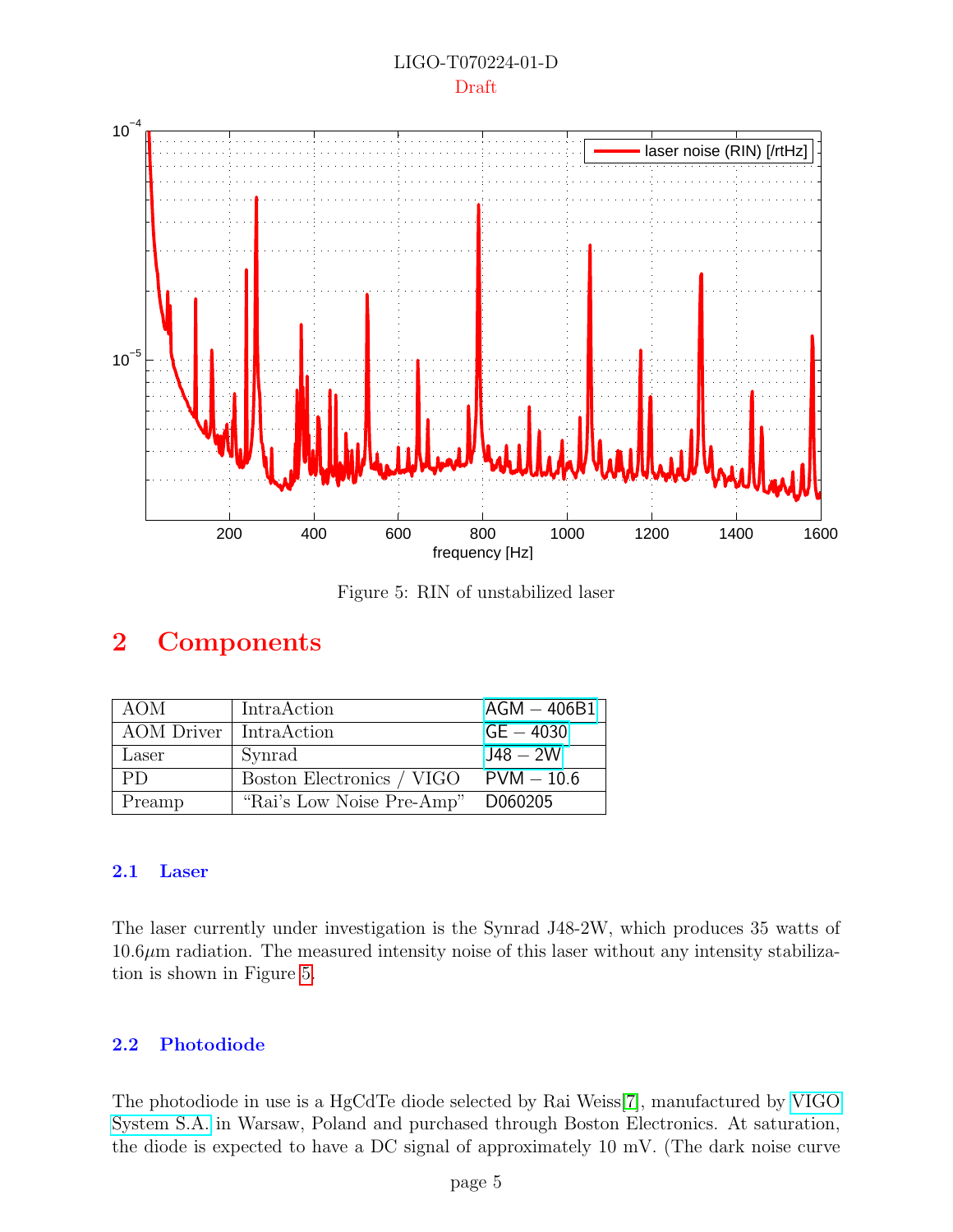#### LIGO-T070224-01-D Draft

in Figs 1 and 2 was taken with a DC level of 7 mV from the diode.) The dark noise of the diode is about 1.1 nV/rtHz, corresponding to a RIN of  $1.1 \times 10^{-7}/$ rtHz at 10mV.

#### 2.3 Preamp

The preamp is a variant of "Rai's Low Noise Preamp," which utilizes an LT1128 lownoise opamp preceeded by an Interfet IF3602 ulta-low-noise dual FET stage. Currently 1.5  $nV/rtHz$  is achieved, but better performance should be possible. 0.7  $nV/rtHz$  is expected.

#### 2.4 Servo amplifier

#### 2.4.1 Design

To push the noise spectrum below one-half of the sensor noise we need a suppression of 200. This can be provided by a servo with the following (open loop) parameters:

| poles                           | 40, $100^4$ , $250$ Hz |
|---------------------------------|------------------------|
| zeros                           | $0^2$ , 7, 1500 Hz     |
| UGF                             | 1 and 8902 Hz          |
| Phase Margin $\vert$ 61 degrees |                        |

An open-loop bode plot is shown in Figure [6;](#page-7-0) a closed loop plot is shown in Figure [7.](#page-7-1) These plots include the phase delay due to the AOM.

#### 2.4.2 Implementation

The proposed servo board is a filter board developed by Nick Smith and Thomas Corbitt at MIT for use on a ponderomotive squeezing experiment there[\[6\]](#page-11-7). The board provides four channels. Each channel consists of a differential input received through a BNC connector, an AD829 acting as an inverting differential receiver, an AD600/602 variable gain amplifier, an AD829 inverting gain stage, four AD829 filter stages, an ADG333 switch, and finally an AD829 inverting gain stage. The output is through a D-sub connector.

The AD600 produces a maximum amplitude output of 2.5 volts, with 1.4  $\rm nV/\rm rtHz$  inputreferred noise. Its maximum input amplitude is one volt.

The board requires a bipolar 24 volt power supply.

Figure shows an integrated RMS amplitude of the control signal of about 2 mV, assuming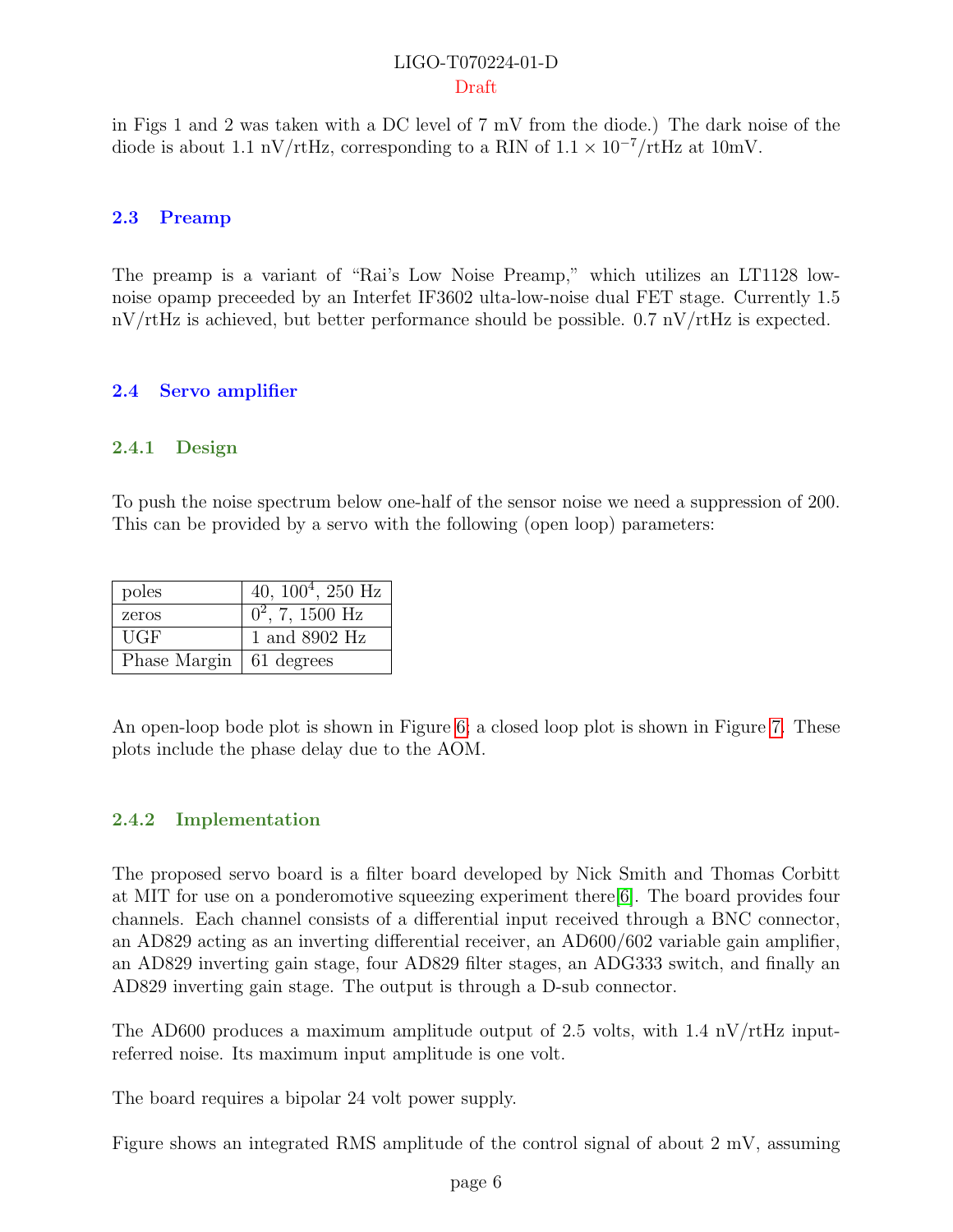

<span id="page-7-0"></span>Figure 6: Open loop transfer function of proposed servo loop



<span id="page-7-1"></span>Figure 7: Closed loop transfer function of proposed servo loop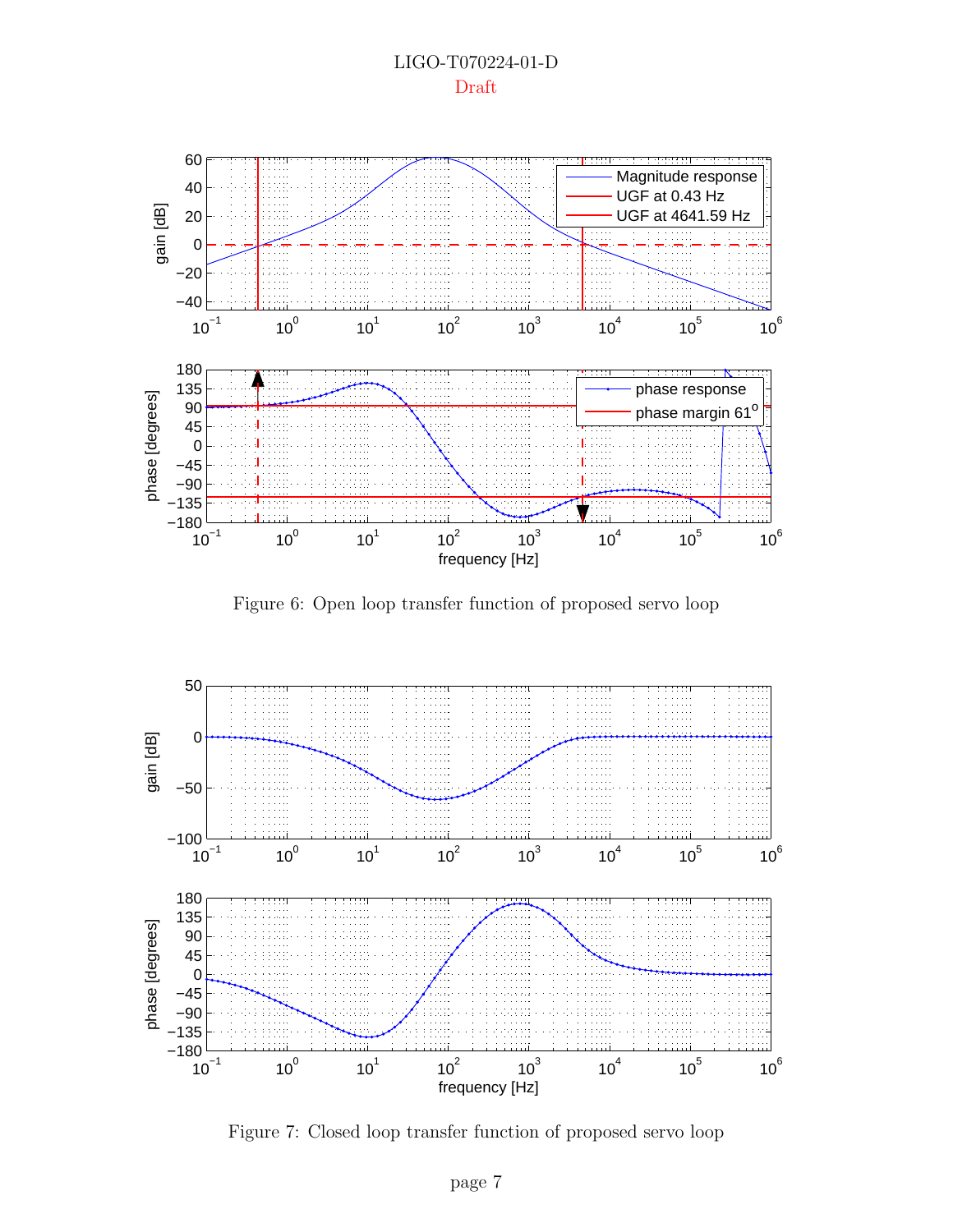Draft



Figure 8: Filter modules for proposed servo amplifier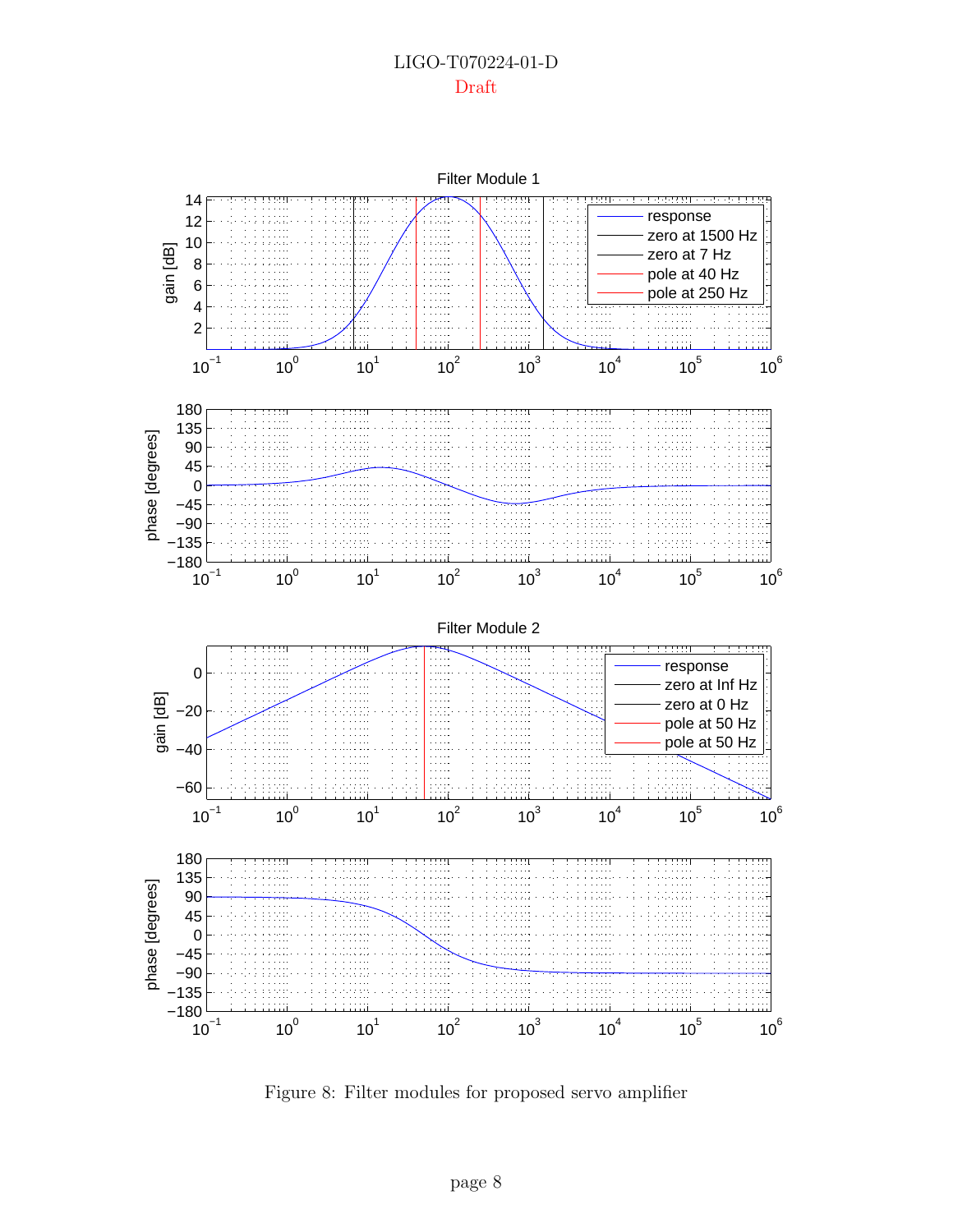



Figure 9: Spectrum of control signal

an operating point of 100 mV for the AOM.

#### 2.5 AOM

The AOM driver nominally takes a  $0 - 1$  volt input signal. There is also a DC offset adjustment on the driver. In practice the DC offset will be adjusted to set the operating point of the AOM.

The measured AOM transmissivity and calculated responsivity are shown in figures [10](#page-10-0) and [11,](#page-10-1) respectively. The AOM utilizes a germanium crystal in which the speed of sound is 5400 m/s. The phase lag due to the AOM, assuming that the beam is located 5mm from the transducer, is given in Figure [12.](#page-11-8)

# 3 Cooling requirements

The Synrad J48-2W laser's datasheet specifies a max heat load of 500 watts for the J48-2 laser. They also specify a coolant flow rate requirement of 0.8 GPM at 18-22 degrees Celsius and an electrical draw of 14 amps at 30 volts DC (420 watts).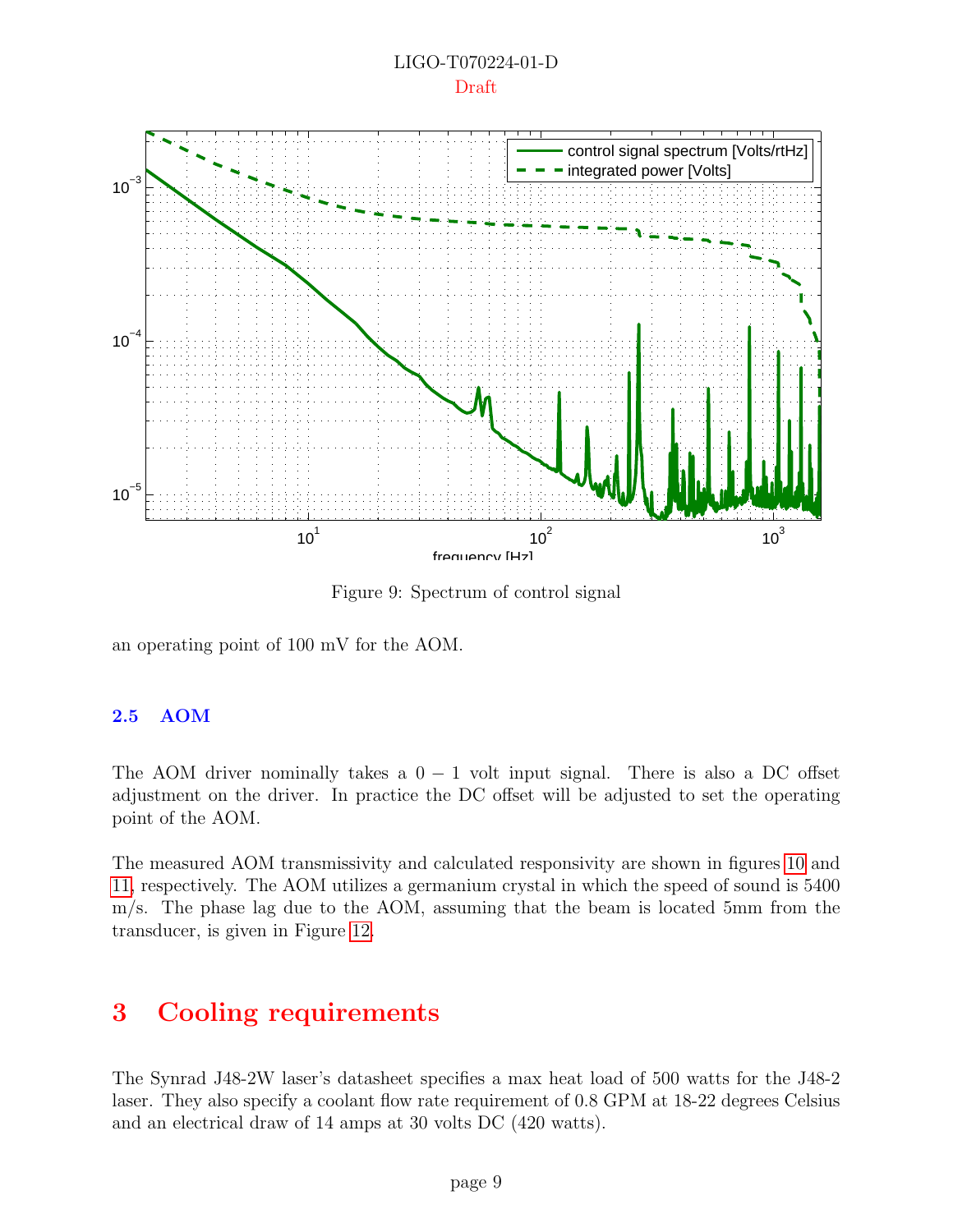

<span id="page-10-0"></span>Figure 10: AOM transmissivity



<span id="page-10-1"></span>Figure 11: AOM responsivity